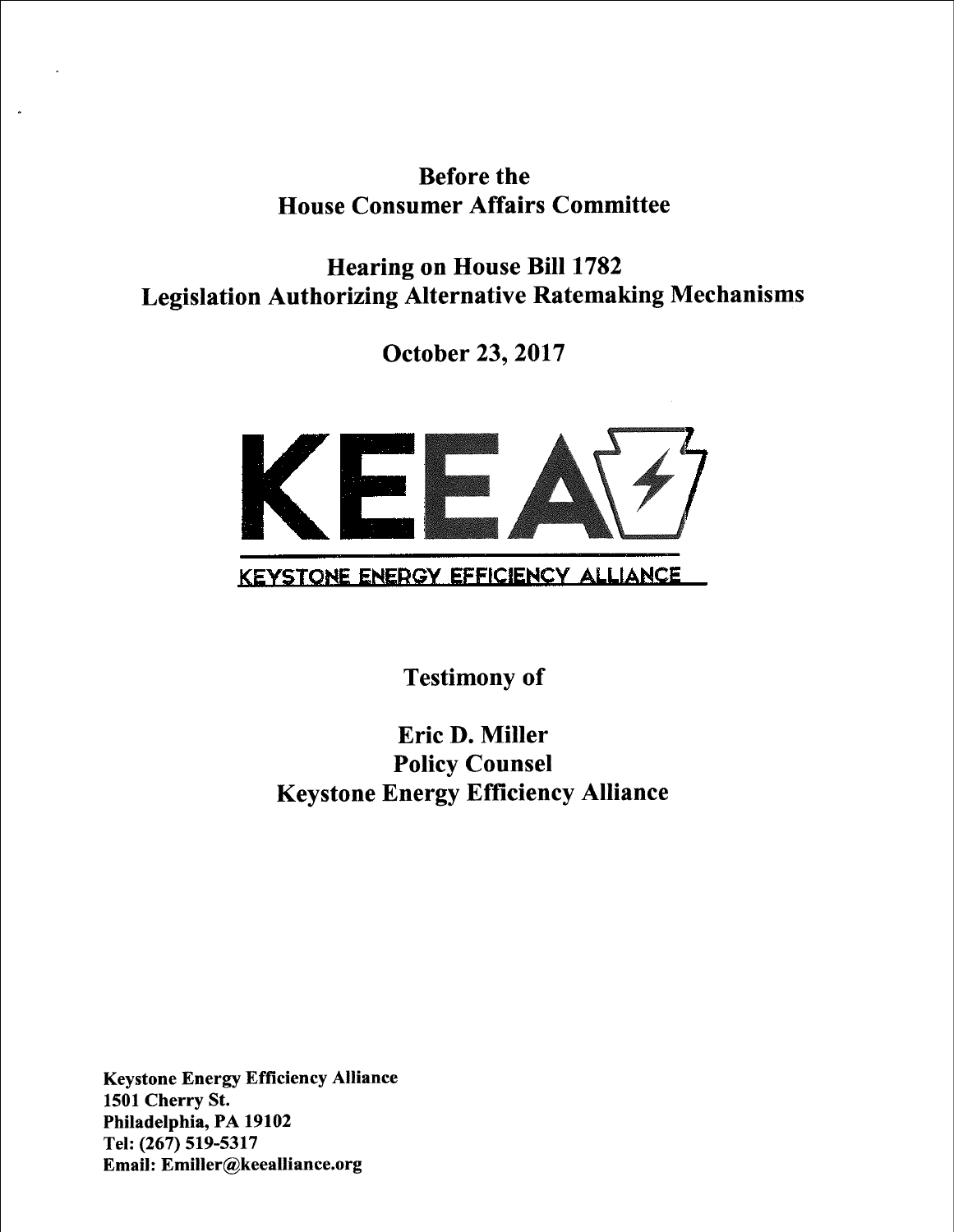#### **Introduction**

Good morning Chairman Godshall, Chairman Caltagirone, and members of the House Consumer Affairs Committee. I am Eric Miller, the Policy Counsel for the Keystone Energy Efficiency Alliance, or KEEA. Thank you for allowing me to speak today on the important issue of alternative ratemaking

KEEA is a Pennsylvania-based trade association representing the energy efficiency industry. Our member businesses provide services and advanced energy solutions to ratepayers, companies, and utilities across the Commonwealth. Statewide, our industry accounts for more than 60,000 Pennsylvanian jobs in a variety of industries ranging from manufacturing, construction, engineering, and software development, among others. Collectively, the energy efficiency industry has grown at an annual rate of 7.5% for the past decade, providing jobs in every county in the Commonwealth; jobs that support local economies because they cannot be outsourced.

KEEA supports the tenants of H.B. 1782, and believes that providing a pathway to implement altemative ratemaking mechanisms can provide numerous benefits to the Commonwealth and better align utility financial incentives with the rapidly growing energy efficiency market. We believe that H.B. 1782 can be improved by clarifying the goals of alternative ratemaking mechanisms and setting a clear framework for their adoption.

#### **Background**

I want to begin by providing this Committee with some background about KEEA's involvement in this issue thus far. Simply stated, KEEA has been one of the most vocal proponents of alternative ratemaking in the Commonwealth, and participated extensively in proceedings at the PUC on this topic.

Beginning in 2015, we were parties to two rate case settlement agreements where we asked that utilities to hold collaborative meetings exploring whether altemative ratemaking mechanisms could better align utility financial incentives with goal of increasing energy efficiency in the Commonwealth. Next, in 2016 we participated in the PUC's *en banc* hearing to explore the

 $\ddot{\phantom{1}}$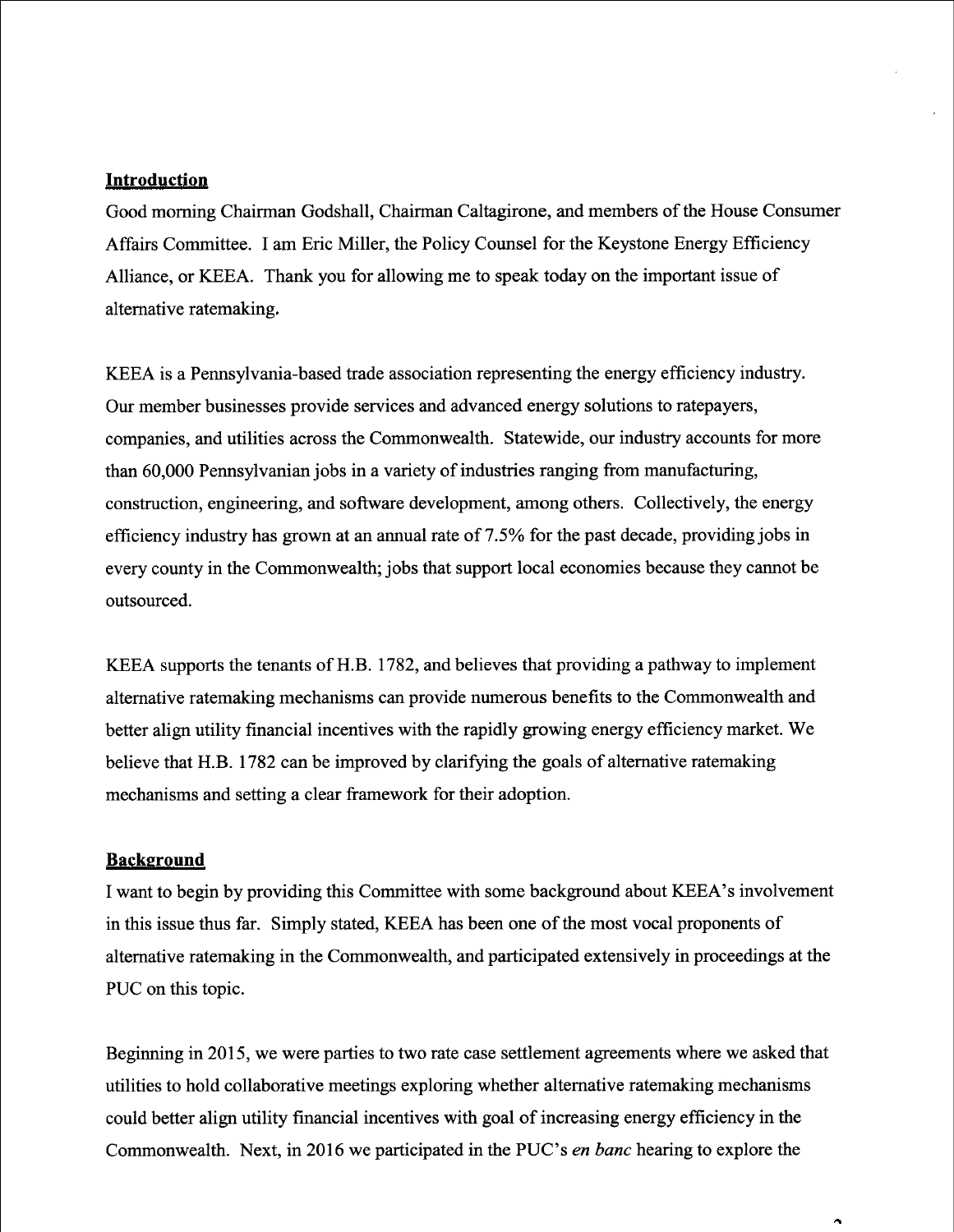same question. In 2017, we provided comprehensive testimony that proposed a set of policies<br>same question. In 2017, we provided comprehensive testimony that proposed a set of policies same question. In 2017, we provided comprehensive testimony that it is a same question. In 2017, we provided comprehensive testimony that it is a keep to the state of parties have had nearly three years to exchange advanced energy technologies. Interested parties have had nearly three years to exchange ideas<br>on this topic at the PUC, and KEEA believes most stakeholders have begun to find some areas of agreement on policy options

This legislation is a critical step in providing clear direction to the PUC that would allow utilities to propose these innovative ratemaking mechanisms.

Discussion<br>The policies enumerated in H.B. 1782 are essential for the Commonwealth. Over the past<br>senergy efficiency, advanced metering, and dist **Discussion** decade, advanced energy resources such as energy efficiency, advanced metering, and distributed decade, advanced energy resources such as energy efficiency, advanced means of<br>generation have significantly changed the characteristics of the energy utility industry, a change<br>generation have significantly changed the ch generation have significantly changed the characteristics of the Contract of the Characteristics of the Characteristics of the Characteristics of the Characteristics of the Characteristics of the Characteristics and the Ch that will only accelerate as these technologies become more widesprease.<br>customers just flipping on a switch or turning on a machine, consuming electricity and paying<br>customers just flipping on a switch or turning on a mac customers just flipping on a switch or turning on a machine, consuming seed.<br>whatever it costs. Instead, customers are taking deliberate steps that reduce their overall usage,<br>whatever it costs. Instead, customers are taki whatever it costs. Instead, customers are taking democrate step-<br>shift the time of day when they use energy, and even generate power for themselves.

I would like to provide the Committee with one Pennsylvania-wide example of this striking<br>I would like to provide the Committee with one Pennsylvania-wide example of this striking I would like to provide the Committee with one Pennsylvania-wide came.<br>change. On August 21, 2017, the U.S. experienced its first total solar eclipse since 1979. In the change. On August 21, 2017, the U.S. experienced in change. On August 21, 2017, the U.S. experienced its first term<br>run up to the eclipse, future power prices increased in the PJM market based upon the<br>straight decrease, and more electricity would be needed to run up to the eclipse, future power prices increased in the PJM market one.<br>expectation that solar output would decrease, and more electricity would be needed to fill the<br>transportant solar output would decrease, and more expectation that solar output would decrease, and more electricity were<br>gap. However, that is not what occurred. Instead, energy demand during the eclipse dropped<br>gap. However, that is not what occurred. Instead, energy de gap. However, that is not what occurred. Instead, energy demain during the contractions that led<br>precipitously, and extra power was not actually needed. There are a multitude of factors that led<br>precipitously, and extra po precipitously, and extra power was not actually needed. There are a manu-<br>to decreased demand, but I would like to highlight an interesting one. Ahead of the eclipse, the<br>to decreased demand, but I would like to highlight to decreased demand, but I would like to highlight an interesting one. Three-<br>smart thermostat manufacturer, Nest, asked its customers whether they would like to participate<br>smart thermostat manufacturer, Nest, asked its c smart thermostat manufacturer, Nest, asked its customers when<br>in a voluntary program to shift their usage during the day of the eclipse. Over 100,000<br>in a voluntary program to shift their usage during the day of the eclips in a voluntary program to shift their usage during the day of the cemper-<br>customers in the PJM footprint chose to do so, and consumed less electricity. This new and<br>customers in the PJM footprint chose to do so, and consum customers in the PJM footprint chose to do so, and consumed research and customers in the PJM footprint chose to do so, and consumed research of more innovative way of interacting with the grid saved energy, and prevented innovative way of interacting with the grid saved energy, and preventure and responsive way of interacting with the grid saved energy, and preventure and expensive electricity resources, something that benefits all custome able to participate.

3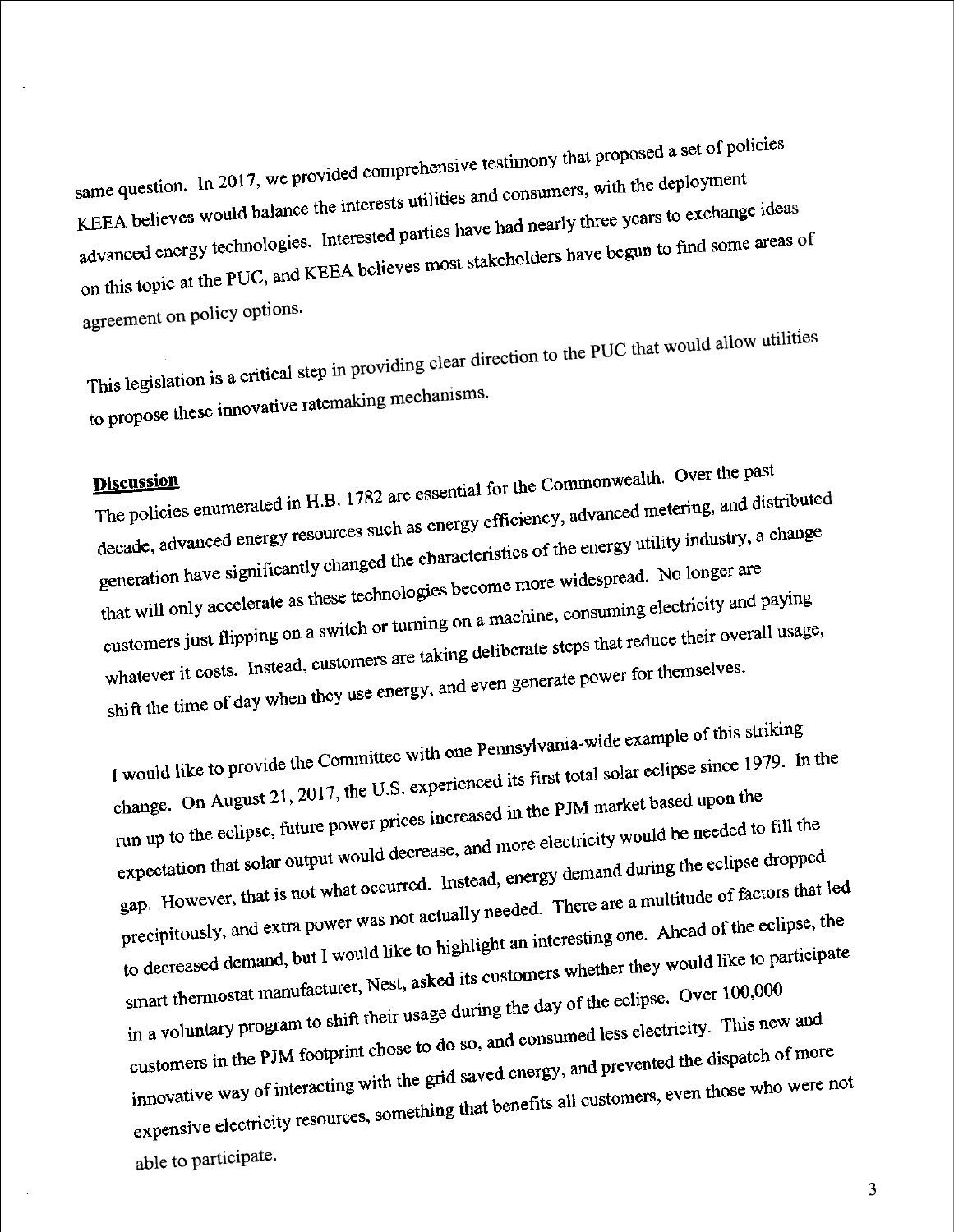In the past seven years, efficiency technologies deployed through Act 129 have saved millions of MWh of electricity and provided more than \$4 billion in net benefits to every ratepayer in the Commonwealth. These benefits are not just limited to bill savings. Energy efficiency technologies help in utility planning by allowing utilities to defer or even avoid costly distribution upgrades, and like we saw during the eclipse, provide another resource for grid resiliency and reliability. Importantly, the reliability and resiliency benefits of efficiency are not limited to infrequent events like the solar eclipse, but something that can be leveraged daily to shave peak system load and allow customers to consume less energy overall.

Despite the clear benefits of these technologies, the traditional ratemaking scheme in Pennsylvania is not well structured to encourage, or even accommodate these transformative technologies. Our utility regulation is built on model that compensates utilities based on how much energy they sell, not necessarily the other services that they can provide to customers. The current system has served the Commonwealth well for the last century to bring reliable electricity service to every corner of the state, but now negatively impacts the wider adoption of advanced technologies that empower customers to choose how and when they use energy.

This has led to an unfortunate trend of increased fixed customer charges, which increases the portion of customer bills that they cannot avoid paying. As these charges make up a larger percentage of a customer's bill, it takes away their ability to control their costs, and increases the payback period for energy efficiency investments like LED lighting, more efficient machinery, and advanced building controls. Additionally, there are serious consumer concerns around increased fixed charges, which have a disproportionate impact on low-usage low-income

Fortunately, many of the policies included in H.B. 1782 could address this issue by making utilities whole for investments that support energy efficiency and associated technologies, and even provide a financial incentive for utilities that improve their performance in areas like energy efficiency deployment and customer engagement. For example, one policy listed in H.B. 1782, revenue decoupling, can delink utility revenues from utility sales. This could serve two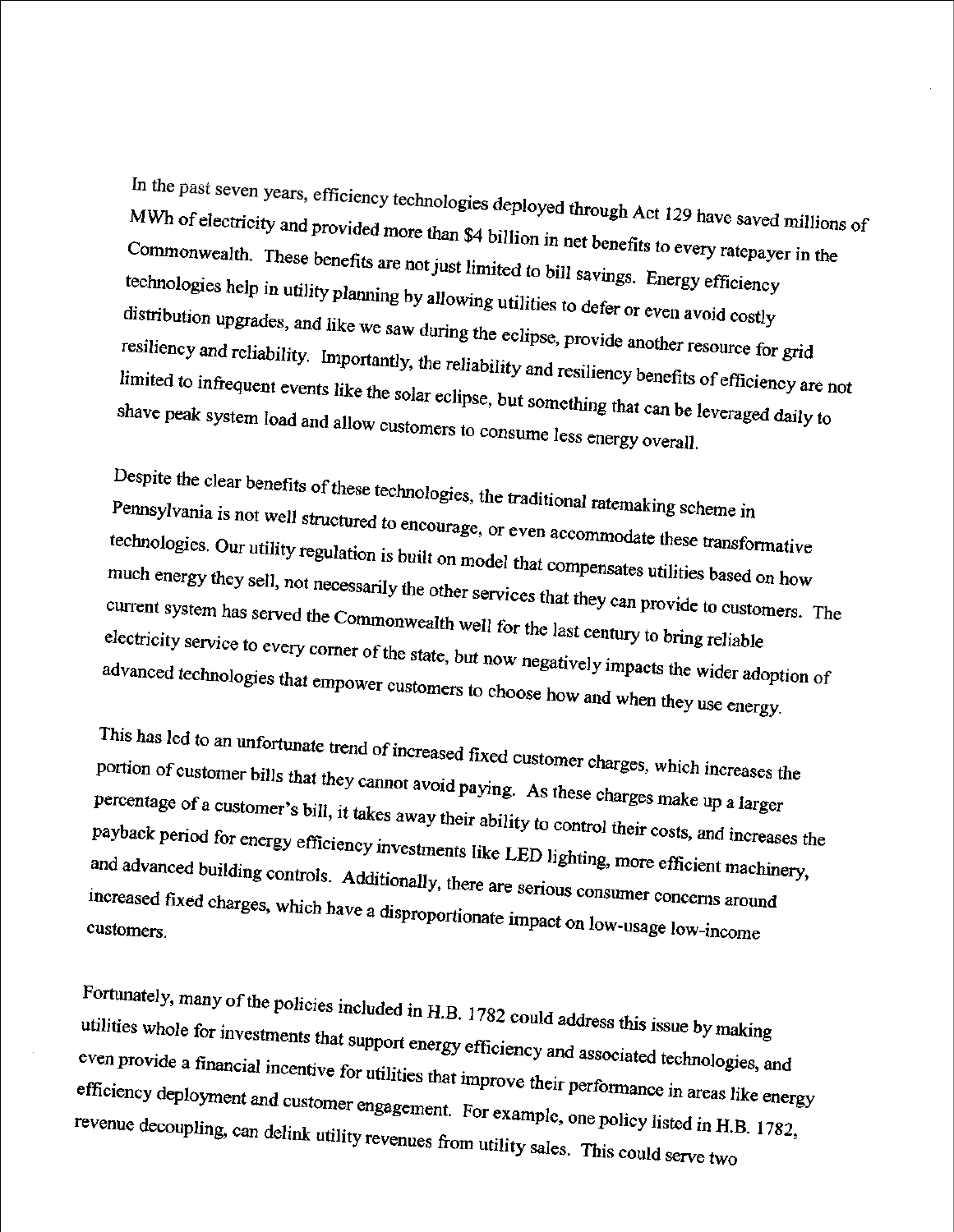purposes. First, it makes sure utilities receive their authorized revenues even if customers choose to become more energy efficient. Second, it improves the value proposition for utilities to make and support investments in advanced energy technologies. This would address the current situation, whereby utilities lose revenue they cannot recover in between base rate cases when they help their customers save energy.

Another example is performance incentive mechanisms, which would provide new revenue opportunities for utilities when they meet performance criteria that benefits the Commonwealth. These are many possible performance criteria, including exceeding energy efficiency targets and increasing customer participation in programs, among others. States that have provided performance incentives for utility achievement of target criteria have seen robust growth in their advanced energy markets, and empowered customers to control their costs.

KEEA strongly believes that if passed, this bill could have a transformative and beneficial impact on Pennsylvania's regulated utilities, while also benefitting all ratepayers. However, KEEA does not advocate for altemative ratemaking at all costs, and recognizes that other stakeholders have legitimate concems about the potential for certain altemative ratemaking mechanisms that might be implemented in a manner harmful to their constituents. To ensure that this legislation has the best possible impact on all ratepayers, we propose the following recommendations.

## **Recommendations**

First, we believe the legislation should strengthen its guidance to the PUC regarding the goals of alternative ratemaking. To this end we recommend that encouraging greater deployment of energy efficiency and distributed energy resources be included as one of the primary policy goals of the Commonwealth. As the bill reads today, it states only that altemative ratemaking be consistent with the efficient consumption of energy. KEEA believes that by explicitly stating the policy of the Commonwealth is to encourage the deployment of energy efficiency and other advanced resources, it will ensure that altemative ratemaking mechanisms help customers capture the benefits of these technologies, including reduced customer costs and control of their electricity bills.

5